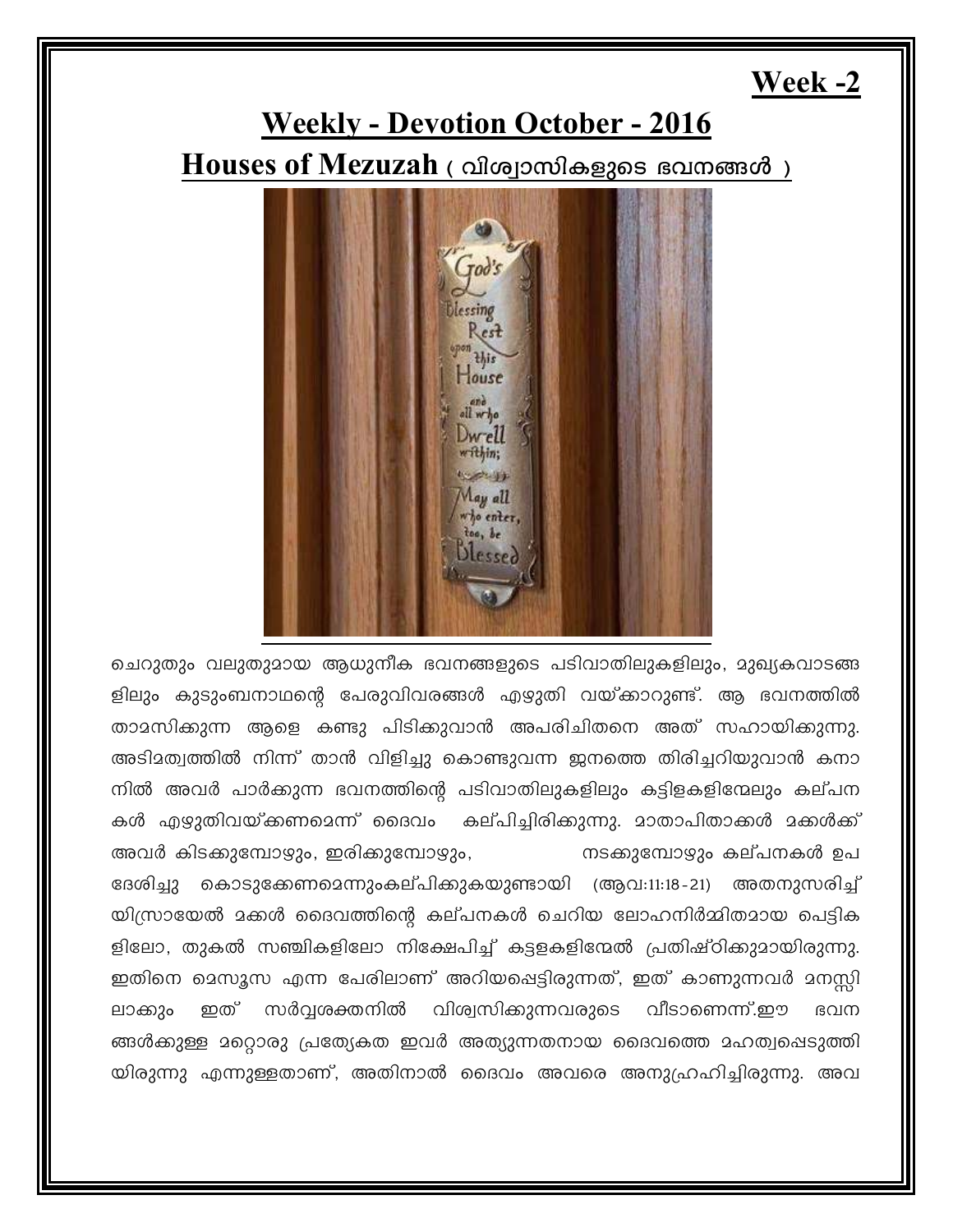രുടെ ശത്രുക്കളെ നീക്കികളഞ്ഞ് അവർ കാൽ ചവിട്ടുന്ന ദേശം അവർക്ക് അവകാശ മായി നൽകി അനുഗ്രഹിക്കും എന്ന് വചനം വ്യക്തമാക്കുന്നു. (ആവ :11:23-25). ഒരു ക്രിസ്തീയ വിശ്വാസിയുടെ ഭവനം മറ്റൊരു വ്യക്തി തിരിച്ചറിയുന്നത് ആ വീട്ടിൽ നിന്ന് ഉയരുന്ന പ്രാർത്ഥനയുടെയും സ്ത്രോതത്തിന്റെയും സ്വരത്തിൽ നിന്നുമാണ് ഒരു വ്യക്തിയുടെ ജീവിതരീതിയും, സംസാരവും ഇവൻ ദൈവമുള്ളവനെന്ന് മറ്റുള്ളവ രെക്കൊണ്ട് പറയിക്കുന്നതുമായിരിക്കണം, ഒരു ദൈവ പൈതൽ യാത്ര ചെയ്യുന്ന മൈവെത്തിന്റെ നോട്ടത്തിൻ കീഴിലാണെന്ന് അവനോടൊഷം വാഹനവും യാത്ര ചെയ്യുന്നവരും മനസ്സിലാക്കും. ദൈവമക്കളുടെ പ്രാർത്ഥന അവരെ മാത്രമല്ല കൂടെയു ള്ളവരെയും സംരക്ഷകന്റെ കരങ്ങളിലേൽഷിക്കുന്നു.

> പ്രസിദ്ധ മിഷനറിയായിരുന്ന എഷീ ഫർ യൂറോഷ് പര്യടനം കഴിഞ്ഞ് അമേരി ക്കയിലേക്ക് **25ങ്ങുകയായിരുന്നു.** സഞ്ചരിച്ചിരുന്ന വിമാനം അദ്ദേഹം അറ്റ്ലാന്റ് സമുദ്രത്തിന്റെ മുകളിലൂടെ പറ ക്കുമ്പോൾ വിമാനത്തിന് എന്തോ തകരാറ് സംഭവിക്കുന്നു എന്ന തോന്നൽ അദ്ദേഹ ത്തിനുണ്ടായി അദ്ദേഹം പ്രാർത്ഥിക്കുവാ നാരംഭിച്ചു. വിമാനത്തിന ഉടൻ തന്നെ കത്തും അടിയന്തിര സന്ദേശം മുഴങ്ങി. '' വിമനത്തിന് എഞ്ചിൻ തകരാറുള്ളതിനാൽ അപകടം സംഭവിക്കാം, എല്ലാവരും അതി

God wants you to have faith; keep believing, keep praying, and keep expecting that whatever He has planned for your life will come to pass  $(Acts 27:25).$ michael t wilkinson

നാൽ ലൈഫ് ജാക്കറ്റുകൾ ധരിക്കുക്' സഹയത്തിനുള്ള സന്ദേശം എല്ലായിടത്തേക്കും അയച്ചതിനാൽ വാർത്തകേട്ട മിഷനറിയുടെ കുടുംബാംഗങ്ങളും ശക്തമായി പ്രാർത്ഥി ഷാൻ തുടങ്ങി. അതാ!വിമാനത്തിനകത്ത് വീണ്ടും സന്ദേശം കേൾക്കുന്നു. എലാവരും ആകാംക്ഷയിലായി. തകരറുണ്ടായിരുന്നു എന്നത് ശരിയാണ് എന്നാൽ എഞ്ചിന് ഇഷോൾ കുഴപ്പമില്ല. എങ്ങനെ ഇത് സംഭവിച്ചു എന്നും അറിയുകയില്ല. ദയവായി ലൈഫ് ജാക്കറ്റ് മാറ്റുക. ഇത് കേട്ട ഷീഫർ പറഞ്ഞു എനിക്കറിയാം "എന്റെ ദൈവം

പ്രാർത്ഥനകേട്ട് പ്രവർത്തിച്ചതാണ്".

പ്രീയരെ ! സയൻസ് പുരോഗമിച്ചാലും ആധുനീക സംവിധാനങ്ങൾ വർദ്ധി ച്ചാലും അപകടം ധാരാളമാണ്. ഒരു പരിധി വരെ മാത്രമേ സകലതിനും നമ്മെ രക്ഷി ഷാൻ കഴിയുകയുള്ളു. എന്നാൽ യഹോവ കൂടെയുണ്ടെങ്കിൽ കാൽ കല്ലിൽ തട്ടാതെ അഥാവ അപകടത്തിലാകാതെ അവൻ നമ്മെ രക്ഷിക്കുന്നു.

<u>ാറ്റ്</u> തടവുകരോടൊഷം റോമിലേക്ക് യാത്ര പുറപ്പെട്ട പൗലോസിന് ആരംഭ ത്തിൽ യാത്ര കുഴപ്പമില്ലായിരുന്നു. എന്നാൽ പിന്നീട് കാറ്റ് പ്രതികൂലമായി ബാധിച്ചു.